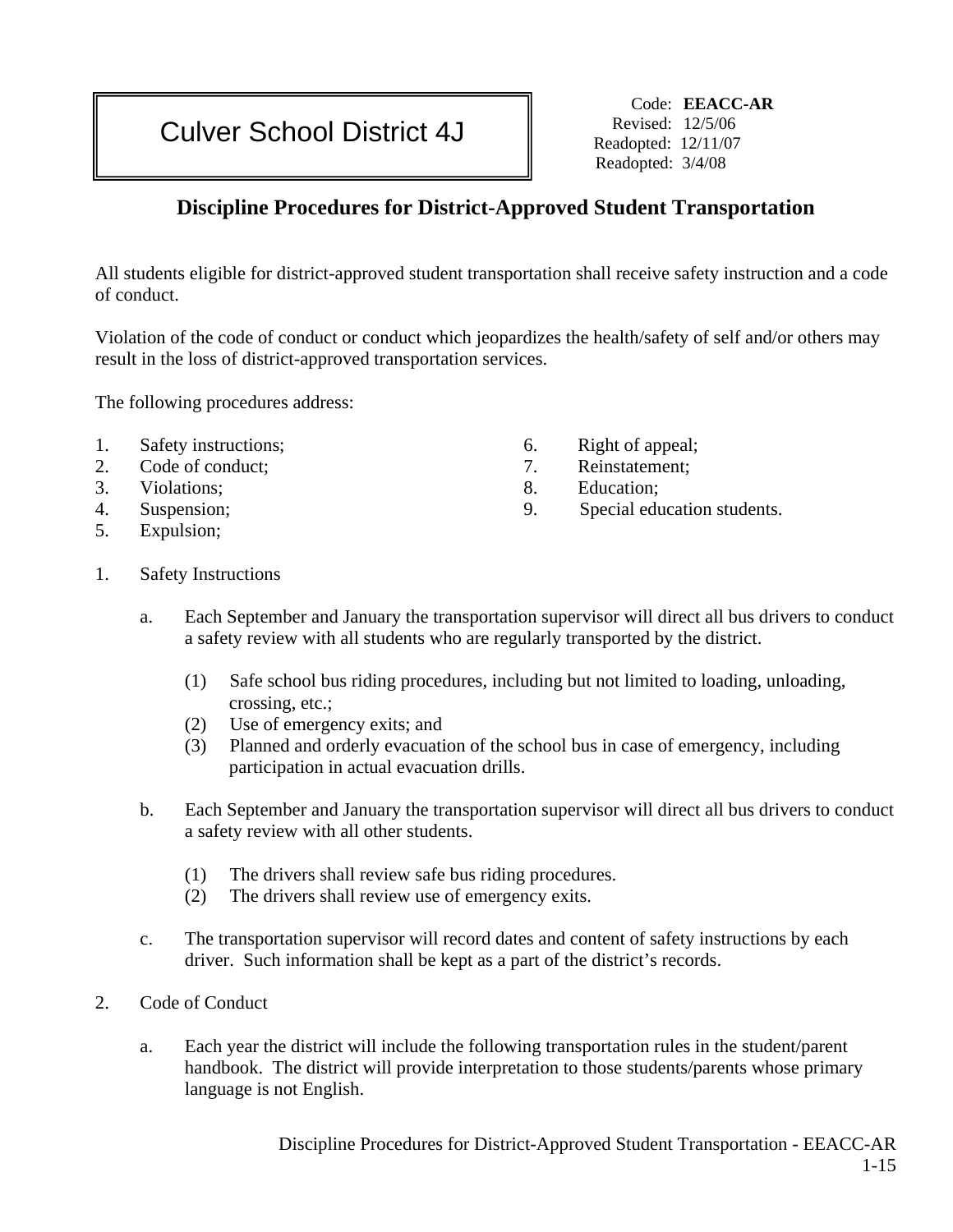While riding a school bus, students will:

- 1. Obey the driver at all times;
- 2. Not throw objects;
- \*3. Not have in their possession any weapon as defined by Board policy JFCJ Weapons in the schools.
- \*4. Not fight, wrestle or scuffle;
- \*5. Not stand up and/or move from seats while the bus is in motion;
- \*6. Not extend hands, head, feet or objects from windows or doors;
- \*7. Not possess matches or other incendiaries and concussion devices;
- \*8. Use emergency exits only as directed by the driver;
- \*9. Not damage school property or the personal property of others;
- \*10. Not threaten or physically harm the driver or other riders.
- \*11. Not do any disruptive activity which might cause the driver to stop in order to reestablish order;
- \*12. Not make disrespectful or obscene statements;
- \*13. Not possess and/or use tobacco, alcohol or illegal drugs;
- 14. Not eat or chew gum;
- 15. Not carry glass containers or other glass objects.
- 16. Not take onto the bus skateboards, musical instruments or other large objects which might pose safety risks or barriers to safe entry and exit from the bus;
- 17. Accept assigned seats;
- 18. Stay away from the bus when it is moving;
- 19. Be at the bus stop five minutes before the scheduled pick up time (schedules will be posted on all buses);
- \*20. Answer to coaches, teachers and chaperons who are responsible for maintaining order on trips.
- \* These regulations, if broken, are SEVERE violations with severe consequences because of the threat to the safety of others.
- \*\* Coaches, teachers and chaperons: (1) must have a copy of the bus regulations and know them before going on a trip; and (2) must position themselves on the bus as to be in control of discipline at all times.

I have read the above rules and have discussed them with my student. We understand the importance of this code of conduct.

 $\overline{a}$ 

Parent Student

#### 3. Violations

Each year the district will include the following procedures for violations in the student/parent handbook. The district will provide interpretation to those students/parents whose primary language is not English.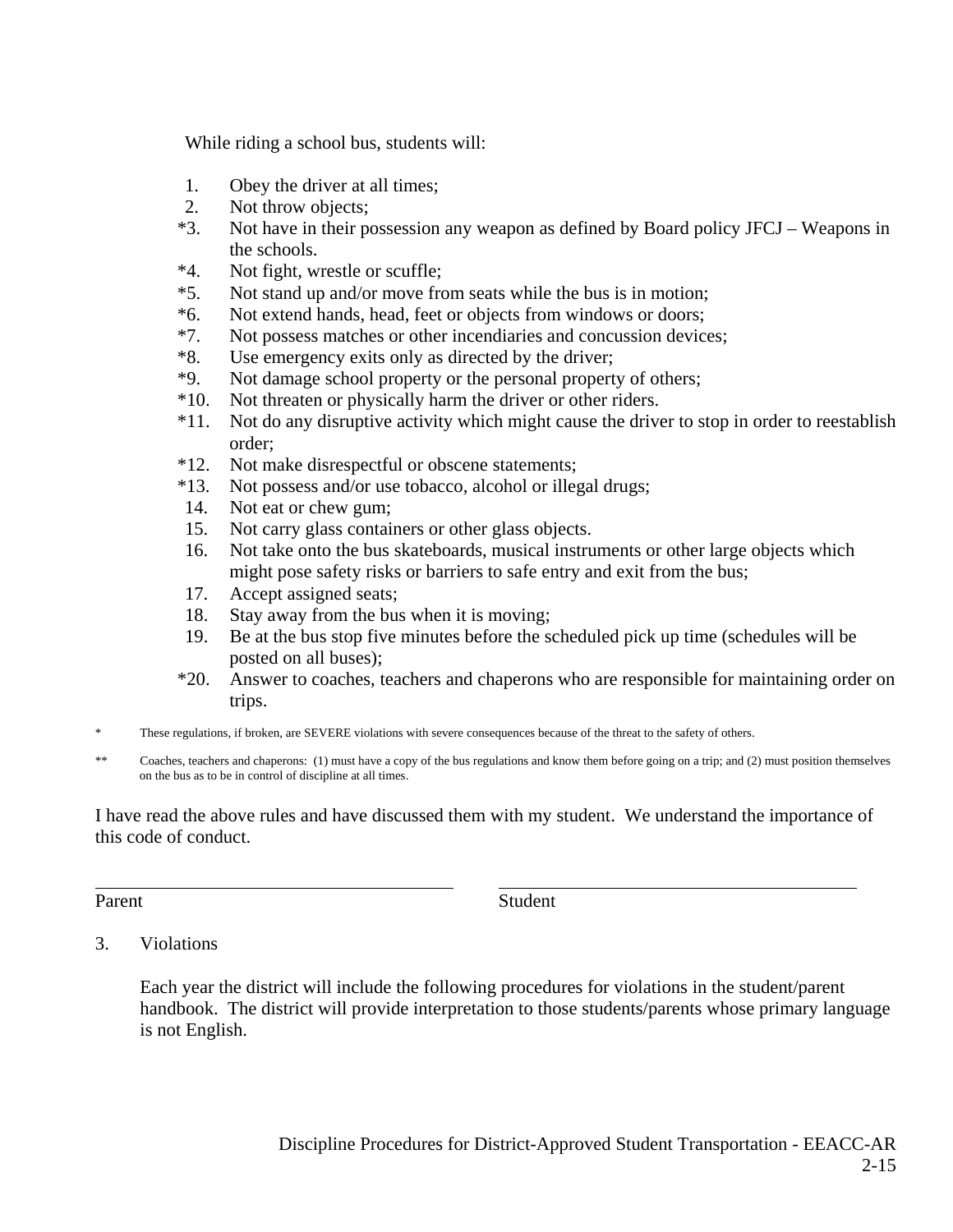#### DISCIPLINARY PROCEDURES FOR VIOLATIONS

| 1. | First Citation - Warning*:   | The driver verbally restates behavior expectations and issues a<br>warning citation <sup>*</sup> . The driver may assign the student to a particular<br>seat.                                                                                                                                                                                          |
|----|------------------------------|--------------------------------------------------------------------------------------------------------------------------------------------------------------------------------------------------------------------------------------------------------------------------------------------------------------------------------------------------------|
| 2. | Second Citation*:            | The student is suspended from the bus until a conference, arranged by<br>the transportation supervisor has been held with the student, the parent,<br>the bus driver, the transportation supervisor, and the principal.                                                                                                                                |
| 3. | Third Citation* of the Year: | The student receives a 5 to 10 day suspension and will not be able to<br>ride the bus until a conference, arranged by the transportation<br>supervisor has been held with the student, the parent, the bus driver,<br>the transportation supervisor and the principal. Further violations of<br>bus regulations will be considered a severe violation. |
| 4. | Severe Violations:           | Any severe violation may result in the immediate suspension of the<br>student for a minimum of 10 days, and up to a 1-year expulsion. There<br>will be a hearing at this time, arranged by the transportation<br>supervisor, involving the student, the bus driver, the transportation<br>supervisor, the parent and the principal.                    |

5. In all instances, the appeal process may be used if the student and/or parent desires.

\* All citations must be signed by the bus driver, the parents, the transportation supervisor*,* and the principal before the student will be allowed to ride the bus again.

Definitions:

"Suspension" means any disciplinary removal, other than expulsion, for up to 10 school days.

"Expulsion" means any disciplinary removal beyond 10 school days up to one calendar year.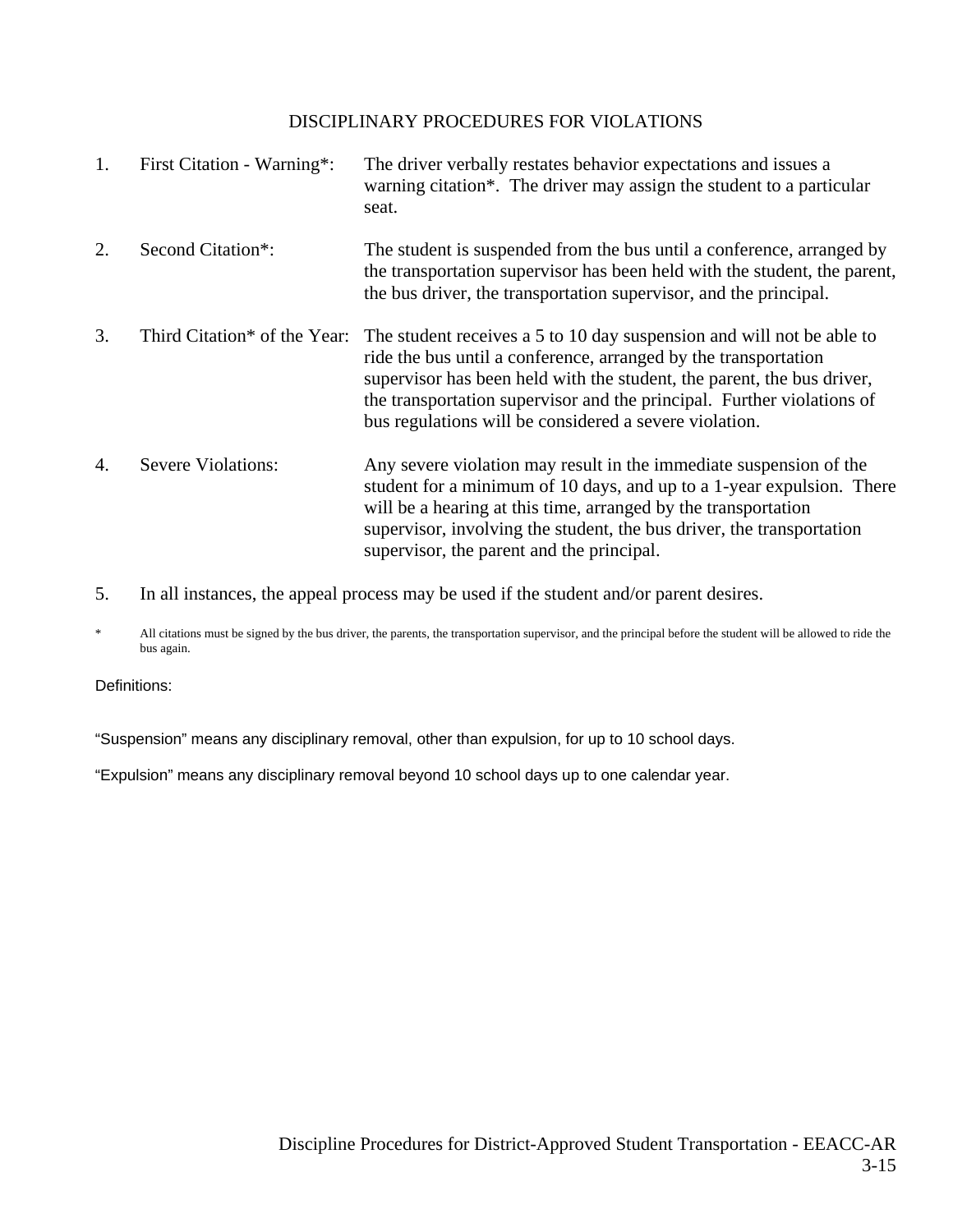#### APPEAL PROCEDURE

If a student or parent wishes to appeal the application of the discipline policy, the steps outlined below should be used. If the student or parent wishes to complain about a school employee's decision, use policy KLD - Public Complaints about District Personnel.

- STEP 1: The student or his/her representative will discuss the issue with the transportation supervisor and the principal.
- STEP 2: If the student is not satisfied with the outcome of the discussion, he/she may file a written statement with the principal and the transportation supervisor. This is to be done within 10 school days of the act or condition which is the basis of the complaint. The administration will, within three school days, arrange a student, parent, transportation supervisor*,* and principal conference with the goal of resolving the issue.
- STEP 3: Within five school days, the principal is to communicate, in writing, the decision to the student and the student's parents.
- STEP 4: If, after five school days from receipt of the administrator's reply, the issue still remains unresolved, the student may submit the matter in writing to the superintendent. The superintendent will meet with the student within three school days and will respond to the issue, in writing, within five school days after the appeal.
- STEP 5: If the issue is still unresolved, the student may appeal to the Board. The Board will notify persons involved that a hearing will be held within 14 days of receipt of the appeal. The Board shall review correspondence, hear relevant facts and respond to the student within three school days following the hearing.

Please return this signed form to the driver on or before the second day of school.

I have read and understand the transportation contract plan. I understand that transportation is an important service and that the safety of my student is the primary concern.

| Student's Name | Parent's Signature    |        | Date |
|----------------|-----------------------|--------|------|
| Bus Route #    | Phone Numbers: (Home) | (Work) |      |
| School         |                       |        |      |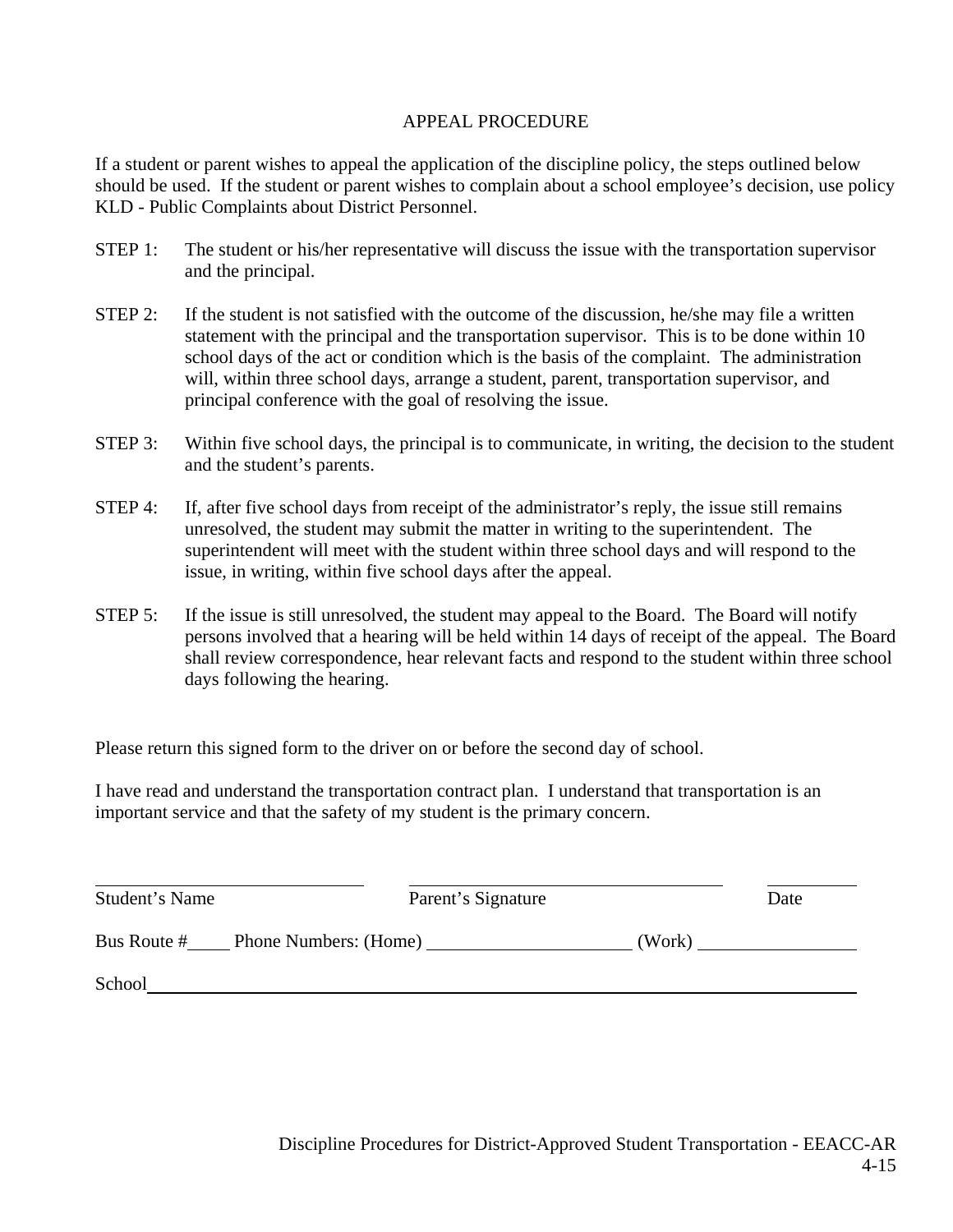## 4. Suspension Procedures

- a. Due process procedures used by the district governing student behavior shall be applied. Normally the suspension process shall be in accordance with the following procedures:
	- (1) Suspension hearings shall be conducted in private and will be more informal than is the case of an expulsion hearing. The hearing will be conducted by the designated representative. The procedure should be more of a conversation between the two parties than a formal hearing;
	- (2) The student will be informed of the violation(s) and given the opportunity to be heard and present his/her view of the occurrence;
	- (3) If suspension is to follow, the student will be given the reason(s) for the action, the duration of the suspension and the tentative procedures for reinstatement;
	- (4) If possible, parents will be notified immediately by telephone of the suspension and given reasons for the action. The parents will be encouraged to conference with the building administrator. Arrangement should be made for the student's transportation to and from school and to other school activities;
	- (5) A written communication will be mailed to the student and parents within five workday*s* restating the reasons for the action(s), the duration of the suspension and procedure for arranging a mutually satisfactory time for a conference for possible re-admittance;
	- (6) The written communication shall state that the parent may appeal the reason for suspension and the duration of suspension to the appropriate administrator;
	- (7) In special or emergency circumstances, a suspension may be continued until some specific pending action occurs, such as a physical or mental examination, incarceration by court action or if there is a serious risk that substantial harm will occur if the suspension is terminated pending an intended expulsion.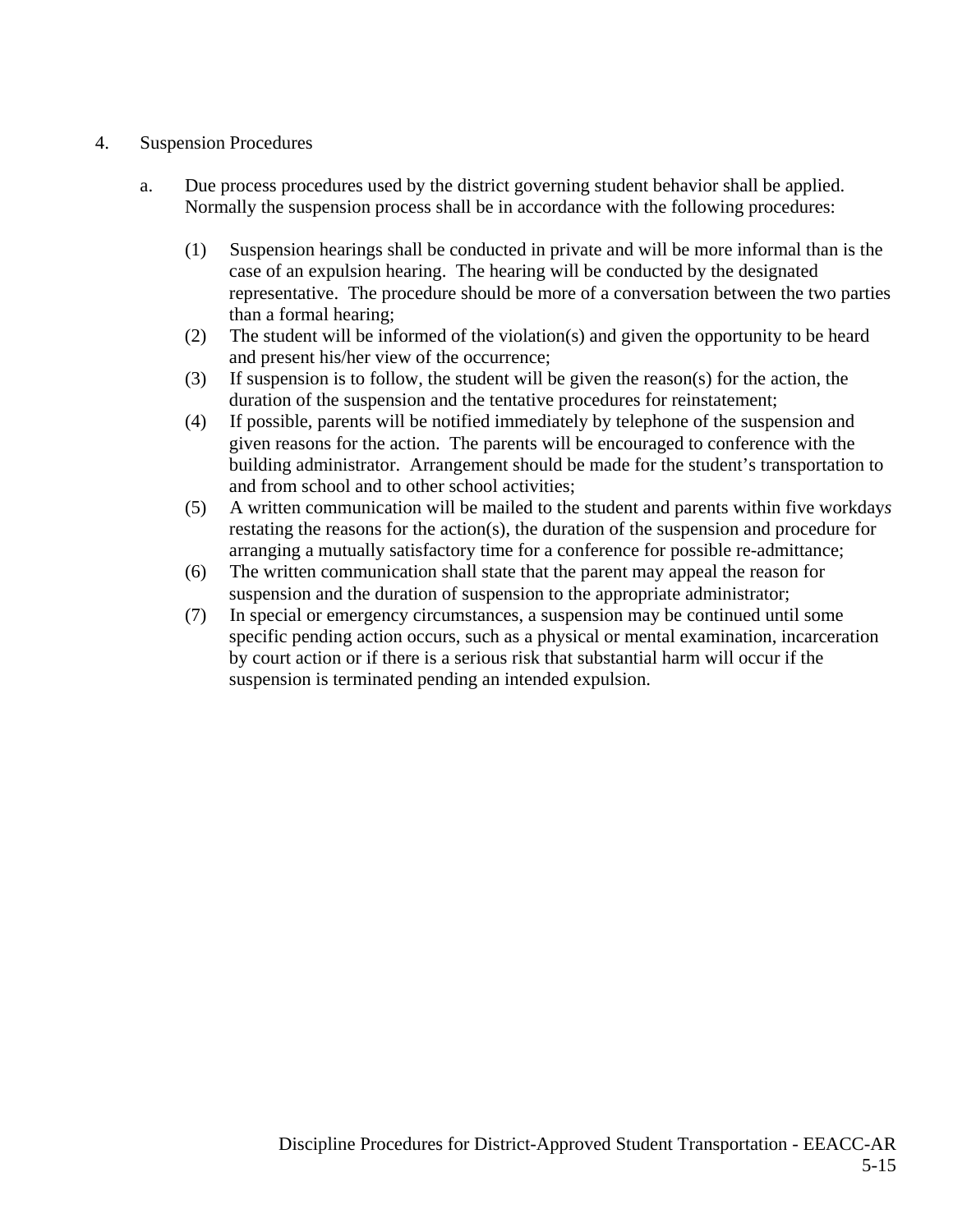| <b>Bus Conduct Report</b>                                                                                                                                                                                                                                            | <b>STUDENT'S NAME</b>      |                                                                |                          | <b>CLASS-GRADE</b>               |
|----------------------------------------------------------------------------------------------------------------------------------------------------------------------------------------------------------------------------------------------------------------------|----------------------------|----------------------------------------------------------------|--------------------------|----------------------------------|
| Culver School District #4<br>Culver, OR 97734<br>P.O. Box 228                                                                                                                                                                                                        | DATE OF INCIDENT           | <b>IST NOTICE</b>                                              | 2ND NOTICE               | <b>3RD NOTICE</b>                |
|                                                                                                                                                                                                                                                                      | BUS NO.                    | TRIP NO.                                                       | DRIVER'S NAME            |                                  |
| You are urged to both appreciate the action taken by the driver and to cooperate with the corrective action initiated today.<br>The purpose of this report is to inform you of a disciplinary incident involving the student on the school bus.<br>NOTICE TO PARENTS |                            |                                                                |                          |                                  |
| DRIVER'S REPORT:                                                                                                                                                                                                                                                     |                            |                                                                |                          |                                  |
| VIOLATION OF SAFETY PROCEDURES                                                                                                                                                                                                                                       |                            | EXCESSIVE MISCHIEF                                             |                          | EATING-DRINKING-LITTERING        |
| DESTRUCTION OF PROPERTY                                                                                                                                                                                                                                              | WRITING                    |                                                                |                          | RUDE-DISCOURTEOUS-ANNOYING       |
| FIGHTING-PUSHING-TRIPPING                                                                                                                                                                                                                                            | SMOKING                    |                                                                |                          | UNACCEPTABLE LANGUAGE            |
|                                                                                                                                                                                                                                                                      |                            |                                                                |                          |                                  |
| PRELINARY ACTION:                                                                                                                                                                                                                                                    |                            | PRESENT ACTION AND RECOMMENDATIONS:                            |                          |                                  |
| HELD CONFERENCE WITH STUDENT<br>CHECKED STUDENT'S FOLDER<br>$\overline{\phantom{a}}$<br>$\Box$                                                                                                                                                                       | $\overline{\phantom{a}}$   | STUDENT REGRETFUL, COOPERATIVE<br>RECURRENCES WILL BE REPORTED |                          | PLACED ON PROBATION<br>SUSPENDED |
| CONSULTED COUNSELOR<br>TELEPHONED PARENT<br>$\Box$                                                                                                                                                                                                                   | $\Box$                     | DENIED BUS PRIVILEGE UNTIL                                     |                          | REFERRED TO:                     |
|                                                                                                                                                                                                                                                                      |                            |                                                                |                          |                                  |
| Driver's Signature:                                                                                                                                                                                                                                                  | Administrator's Signature: |                                                                |                          | Date:                            |
| If a check is entered in this box, parent please sign and return:<br>PARENT'S COPY-WHITE                                                                                                                                                                             | OFFICE COPY-BLUE           |                                                                | TRANSPORTATION COPY-PINK | DRIVER'S COPY-YELLOW             |

Discipline Procedures for District-Approved Student Transportation - EEACC-AR 6-15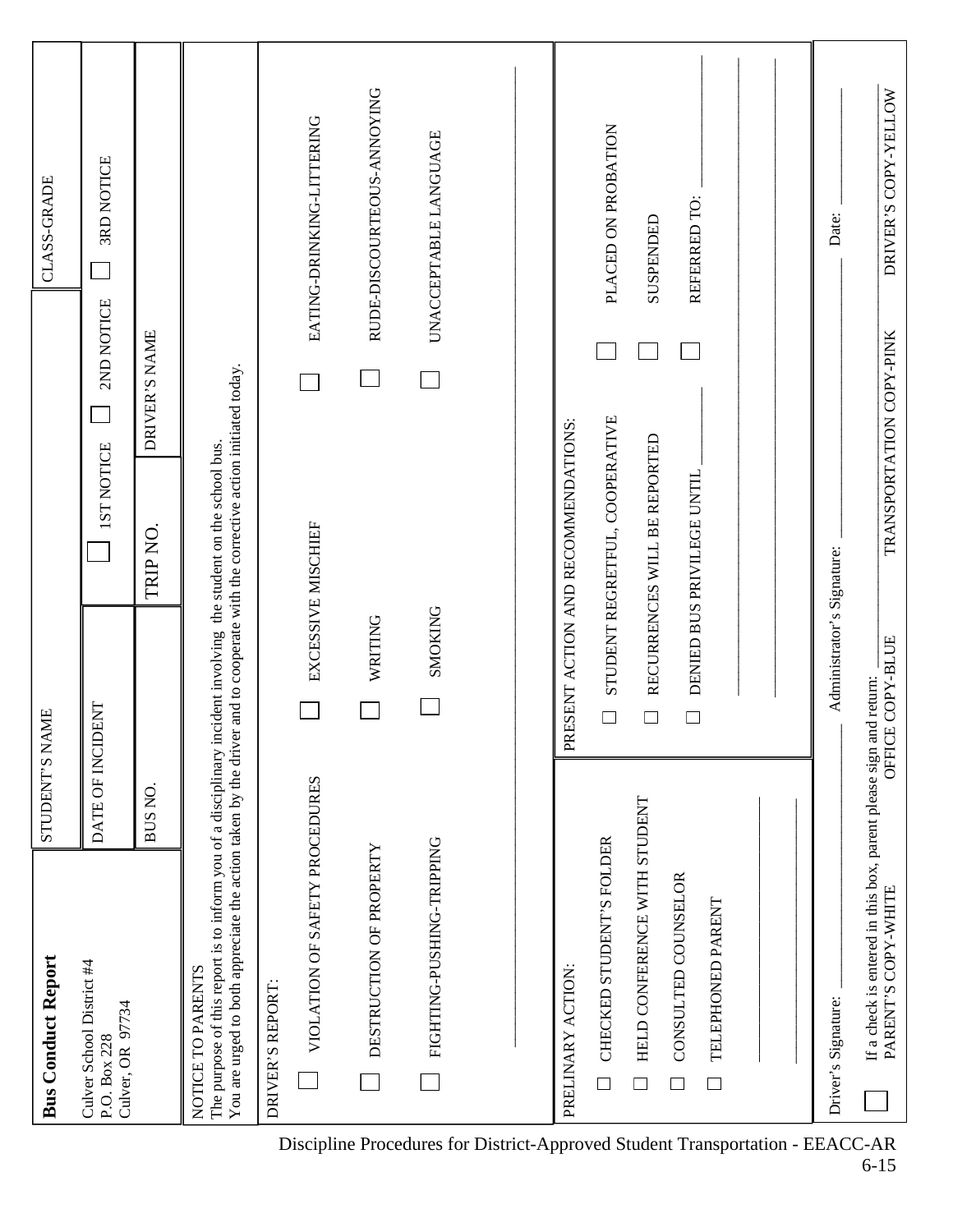- 5. Expulsion Procedures
	- a. Due process procedures used by the district governing student behavior shall be applied. Students will not be expelled without a hearing unless the student's parents waive the right to a hearing, either in writing or by failure to appear at a scheduled hearing. By waiving the right to a hearing, the student and parent agree to abide by the findings of a hearings officer.

When an expulsion hearing is not waived, the following procedure is required:

- (1) Notice will be given to the student and the parent by personal service or by certified mail at least five school days prior to the scheduled hearing. Notice will include:
	- a. The specific charge or charges;
	- b. The conduct constituting the alleged violation, including the nature of the evidence of the violation;
	- c. A recommendation for expulsion;
	- d. The student's right to a hearing;
	- e. When and where the hearing will take place; and
	- f. The right to representation.
- (2) The designated representative will act as hearings officer. The district may contract with an individual who is not employed by the district to serve as the hearings officer. The hearings officer will conduct the hearing and will not be associated with the initial actions of the building administrators;
- (3) In case the parent or student has difficulty understanding the English language or has other serious communication disabilities, the district will provide a translator;
- (4) The student will be permitted to have a representative present at the hearing to advise and to present arguments. The representative may be an attorney and/or parent. The school district's attorney may be present;
- (5) The student will be afforded the right to present his/her version of the charge(s) and to introduce evidence by testimony, writings or other exhibits;
- (6) The student will be permitted to be present and to hear the evidence presented by the district;
- (7) The hearings officer will determine the facts of each case on the evidence presented at the hearing. Evidence may include the relevant past history and student education records. Findings of fact as to whether the student has committed the alleged conduct will be submitted to the Board, along with the officer's decision on disciplinary action, if any, including the duration of any expulsion. This decision will be available in identical form to the Board, the student and the student's parents at the same time;
- (8) The hearings officer or the student may make a record of the hearing;
- (9) The hearings officer's decision is final. However, this decision may be appealed to the Board. At its next regular meeting, the Board will review the hearings officer's decision and will affirm, modify or reverse the decision. Parents or students who wish to appeal the hearings officer's decision will have the opportunity to be heard at the time the Board reviews the decision;
- (10) Expulsion hearings will be conducted in private and Board review of the hearings officer's decision will be conducted in executive session unless the student or the

Discipline Procedures for District-Approved Student Transportation - EEACC-AR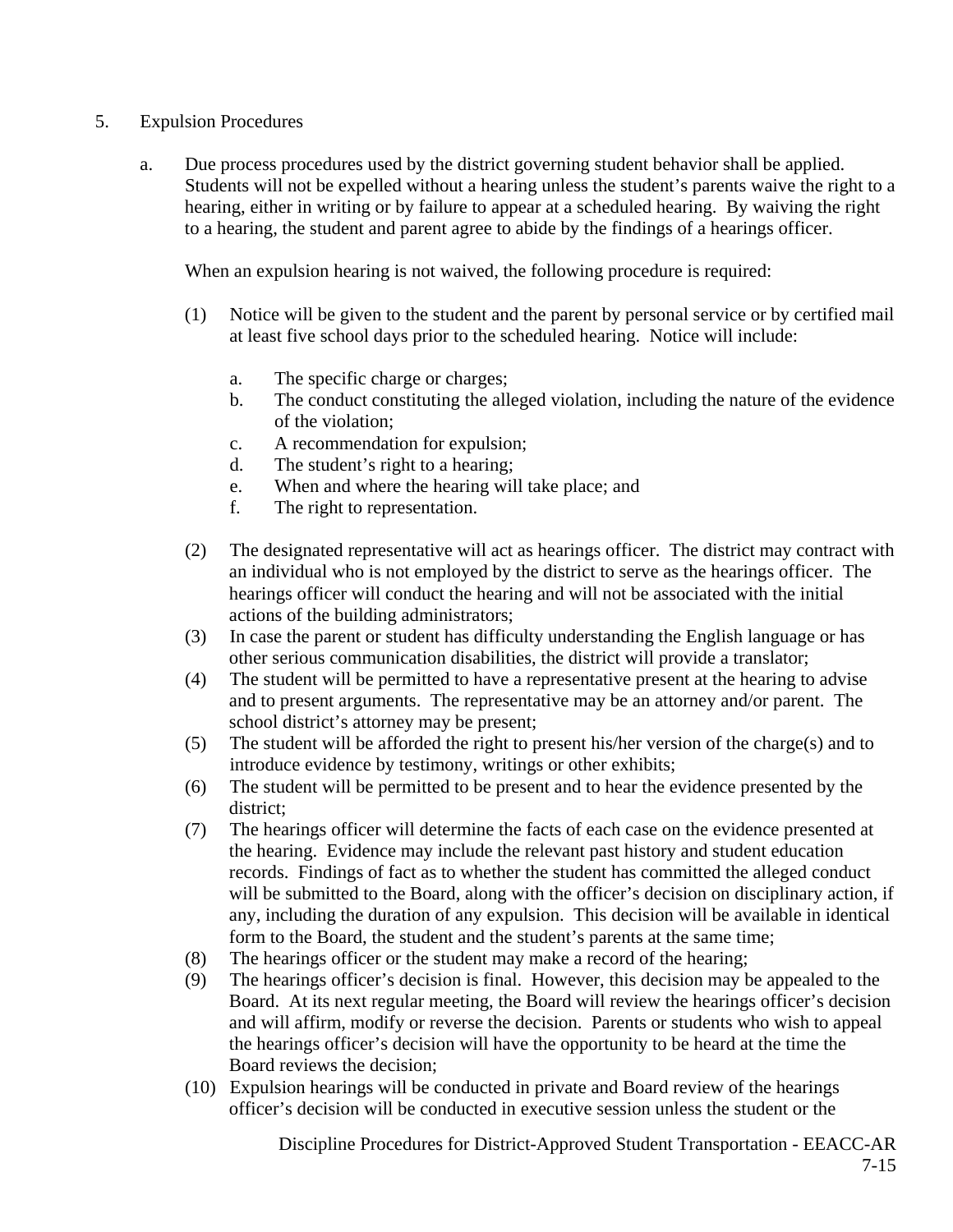student's parent requests a public hearing. If an executive session is held by the Board or a private hearing by the hearings officer, the following will not be made public:

- (a) The name of the minor student;
- (b) The issues involved;
- (c) The discussion;
- (d) The vote of Board members, which may be taken in executive session.
- 6. Right of Appeal
	- a. At each step of the discipline procedures used in district-approved transportation services, parents, students and/or a representative have a right to appeal.
	- b. All appeals must be in writing.
	- c. Appeals are to be made to the responsible person at the level of appeal.
	- d. Final appeal may be made to the Board.
	- e. Board decisions are final.
- 7. Reinstatement

A conference to discuss reinstatement shall be conducted under the following guidelines:

- a. When deemed necessary, parent(s) and student shall be present at the conference;
- b. The principal shall fully explain matters and permit the parties involved to fully explain their positions;
- c. The principal shall make a decision which provides guidelines for the student to follow when transportation services are reinstated.
- 8. Education
	- a. Disciplinary action for violating the transportation code of conduct and/or transportation health and safety requirements shall be confined to district-approved transportation services.

Therefore, students who have lost district-approved transportation services through a disciplinary action shall be expected to continue with the district's educational requirements.

- b. Students' academic grades will reflect academic achievement. Therefore, misconduct or absenteeism shall not be a sole criterion for grade reduction. Students will be expected to continue to meet the district's attendance and educational requirements.
- c. Makeup work may be provided:

If makeup work is needed, the district's policy and procedures will be followed.

d. Alternative education may be provided:

Alternative education is needed, the district's policy and procedures will be followed.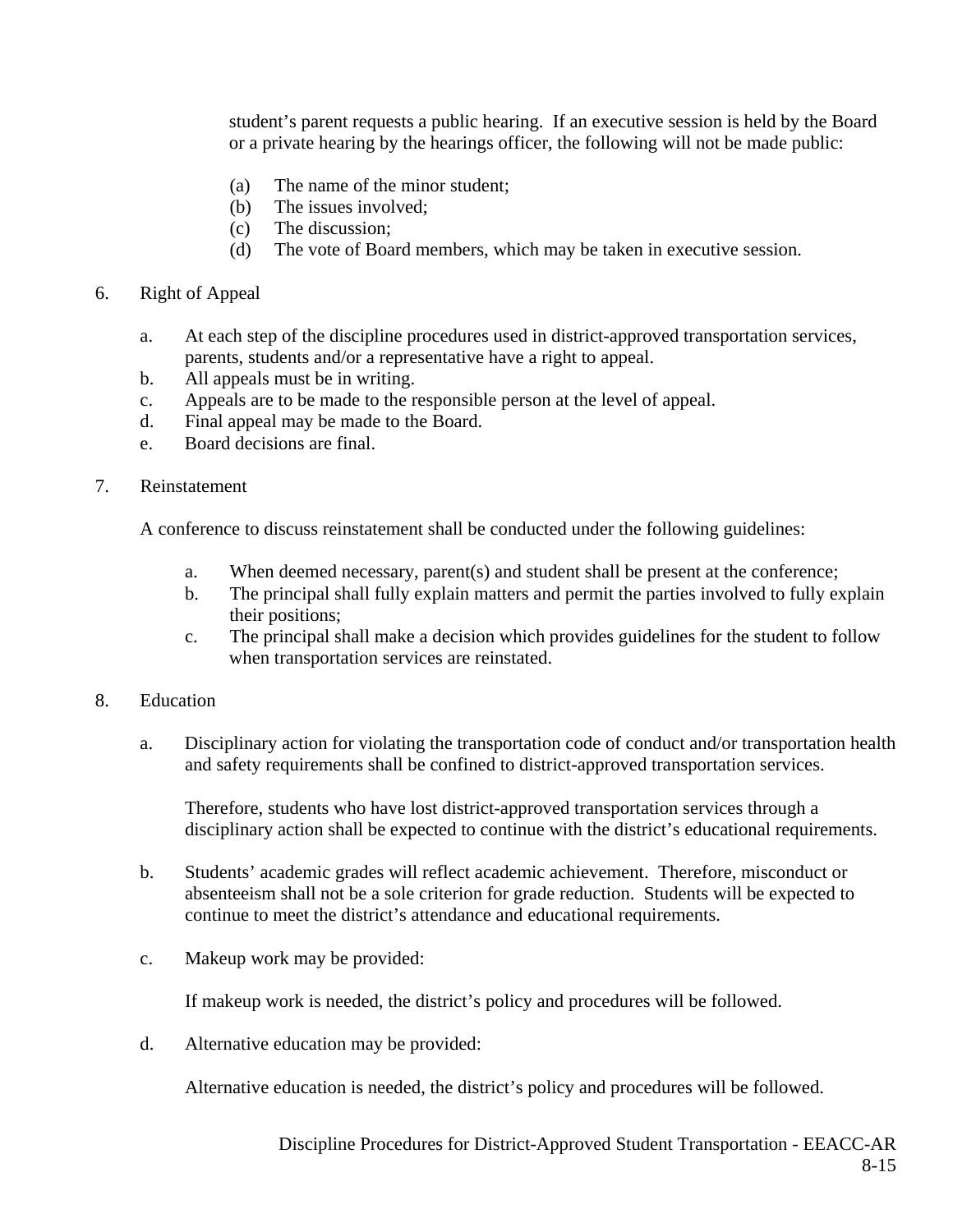#### 9. Special Education Students

Special education students will be disciplined in accordance with Board policy JGDA/JGEA - Discipline of Disabled Students and accompanying administrative regulation. The following:

- a. Definitions
	- (1) The district applies the following definitions when considering disciplinary action:
		- (a) "Behavioral intervention plan" means an individualized plan, including positive interventions, designed to assist a student to decrease inappropriate behavior and increase or teach an alternative appropriate behavior;
		- (b) "Current educational placement" means the type of educational placement of the student as described in the student's "annual determination of placement" document at the time of the disciplinary removal. It does not mean the specific location or school but the types of placement on the continuum of placement options;
		- (c) "Disciplinary removal" means suspension, expulsion or other removal from school for disciplinary reasons, including removals pending completion of a risk assessment. It does not include:
			- i) Removals by other agencies;
			- ii) Removals for public health reasons (e.g., head lice, immunizations, communicable diseases, etc.);
			- iii) In-school suspensions if the student continues to have access to the general curriculum and to special education and related services as described in the student's individualized education program (IEP), and continues to participate with non-disabled students to the extent they would in their current placement; or
			- iv) Bus suspensions, unless the student's IEP includes transportation as a related service, the district makes no alternative transportation arrangements for the student and the student does not attend school as a result of the bus suspension.

 "Functional behavioral assessment" means an individualized assessment of the student that results in a team hypothesis about the function of a student's behavior and, as appropriate, recommendations for a behavior intervention plan; "Suspension" means any disciplinary removal other than expulsion.

## b. Disciplinary Change of Placement

- (1) Disciplinary removal of a student with a disability constitutes a change in the student's educational placement when:
	- (a) The removal is for more than 10 consecutive school days; or
	- (b) The removal is for more than 10 cumulative school days and constitutes a pattern of removals.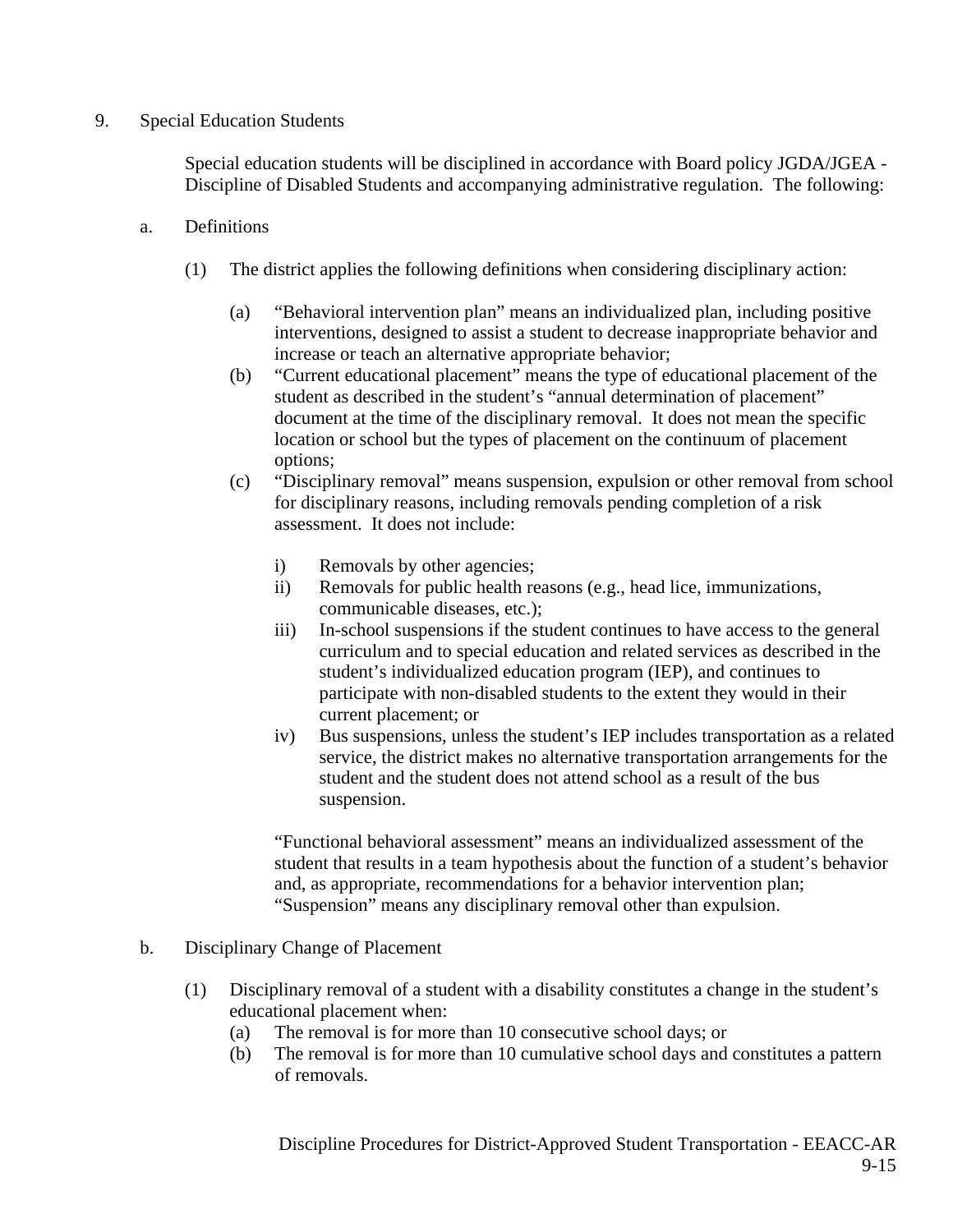- (2) The district may consider any unique circumstances on a case-by-case basis when determining whether to order a disciplinary change in placement.
- c. Manifestation Determination
	- (1) Within 10 days of any decision to initiate a disciplinary change in placement of a student with a disability, the district convenes a manifestation determination meeting.
	- (2) The district follow all required special education procedures for determining whether a student's conduct that led to a disciplinary removal from school was caused by, or had a substantial relationship to, the student's disability or was a direct result of the district's failure to implement the student's IEP.
- d. Disciplinary Removals for up to 10 School Days
	- (1) The district may remove students with disabilities from their current educational placement, to an appropriate interim alternative educational setting, another setting, or suspension, for up to 10 school days in a school year to the same extent, and with the same notice, for violation of a code of conduct as for students without disabilities. These removals are not considered a change in placement.
	- (2) During disciplinary removals for up to 10 school days:
		- (a) The district is not required to provide access to special education and the general curriculum unless students without disabilities are provided access during this time;
		- (b) The district is not required to determine whether the student's behavior resulting in the disciplinary removal is a manifestation of the student's disability;
		- (c) The district counts days of suspension for the purposes of procedural safeguards as follows:
			- i) Suspensions of a half day or less will be counted as a half day; and
			- ii) Suspensions of more than a half day will be counted as a whole day;
			- iii) If a student moves from another school district in Oregon, any days of suspension from the former district apply, unless the district does not have knowledge of previous suspensions.
- e. Disciplinary Removal of More than 10 Cumulative School Days and Pattern of Removal
	- (1) The district may remove students with disabilities from their current educational placement to an appropriate interim alternative educational setting, another setting or suspension for additional periods of up to 10 days in a school year to the same extent, and with the same notice as for students without disabilities, if the removals do not constitute a pattern. These removals do not constitute a change in placement.
	- (2) In determining whether removals of additional periods of up to 10 school days constitute a pattern or removals, school personnel will consider, on a case by case basis;
		- (a) Whether the behavior is substantially similar to the student's behavior in previous incidents that resulted in the series of removals; and

Discipline Procedures for District-Approved Student Transportation - EEACC-AR 10-15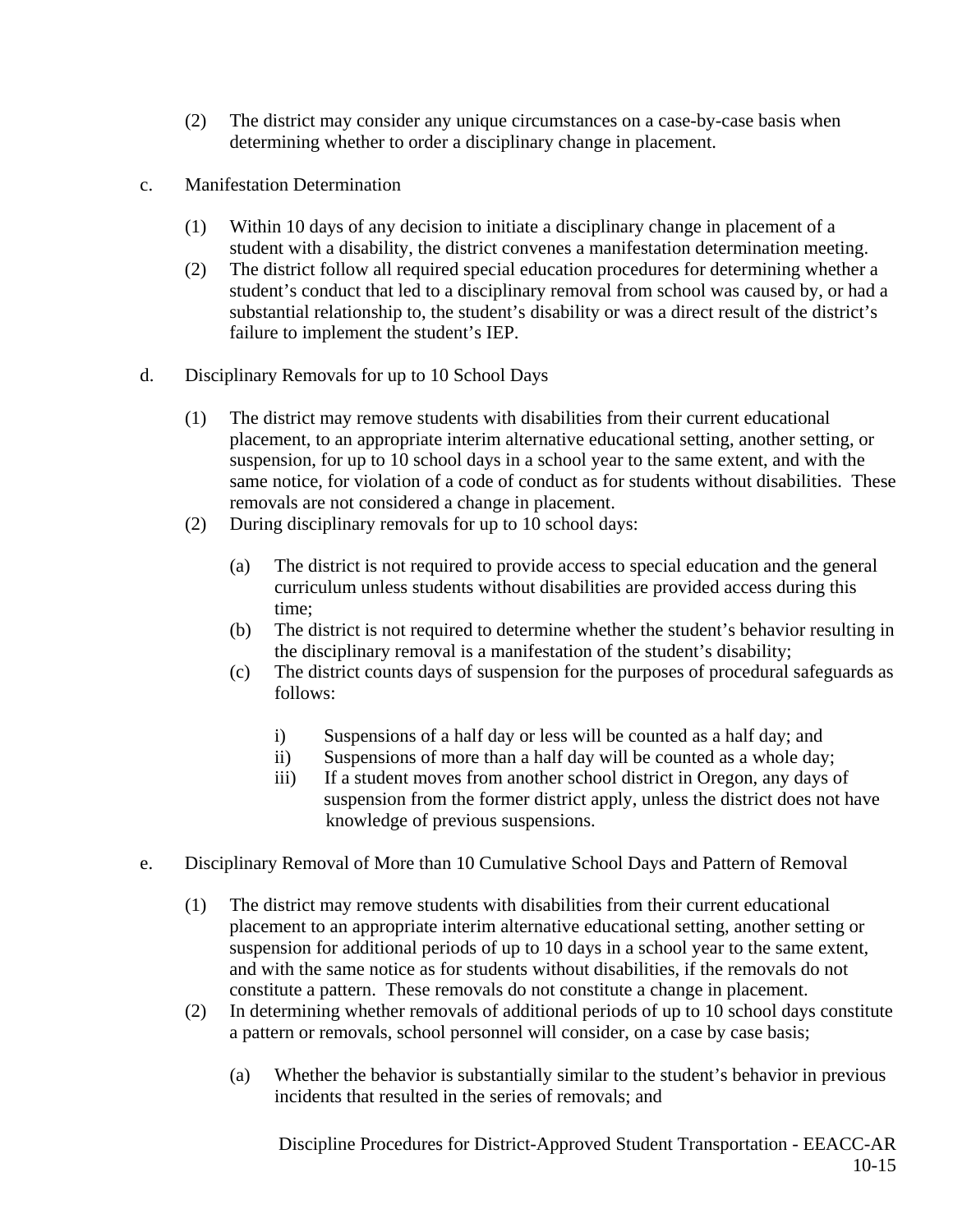- (b) Additional factors such as the length of each removal, the total number of days of removal, and the proximity of removals to one another.
- (3) During removals of additional periods of up to 10 school days in a school year that do not constitute a pattern, the district will provide services that are necessary to enable the student to:
	- (a) Continue to participate in the general education curriculum;
	- (b) Progress toward achieving the goals in the student's IEP; and
	- (c) The services and location for delivery of services in this section will be determined by school personnel, in consultation with at least one of the student's teachers, or by the student's IEP team.
- (4) The determination regarding whether a series of removal constitutes a pattern is subject to review in an expedited due process hearing.
- f. Removal to an Interim Alternative Educational Setting for Not More than 45 Days by the District under Special Education Circumstances.
	- (1) The district may remove a student with disabilities from the student's current educational placement to an appropriate interim alternative educational setting for the same amount of time that a student without a disability would be subject to discipline, but for not more than 45 school days in a school year for a drug or weapon violation, or for infliction of serious bodily injury, without regard to whether the behavior is manifestation of the student's disability. This removal is considered a change in placement. School personnel may consider any unique circumstances on a case-by-case basis when determining whether to order such a removal.
	- (2) For the purpose of determining a drug or weapon violation or serious bodily injury, the district will apply the following definitions:
		- (a) "Drug" means illegal drug or controlled substance but does not include a substance that is legally possessed or used under the supervision of a licensed health-care professional or otherwise legally possessed. It does not include alcohol or tobacco.
		- (b) "Drug violation" means the use, possession, sale or solicitation of drugs at school or a school function.
		- (c) "Infliction of serious bodily injury" means serious bodily injury caused by a student to another person while at school, on school premises or at a school function under the jurisdiction or ODE or a district.
		- (d) "Serious bodily injury" means bodily injury, which involves substantial risk of death, extreme physical pain, protracted and obvious disfigurement, or protracted loss or impairment of the function of a bodily member, organ or mental faculty.
		- (e) "Weapon" means a weapon, device, instrument, material or substance, animate or inanimate, that is used for, or is readily capable of, causing death or serious bodily injury, except that it does not include a pocket knife with a blade of less than 2 ½ inches in length.

Discipline Procedures for District-Approved Student Transportation - EEACC-AR 11-15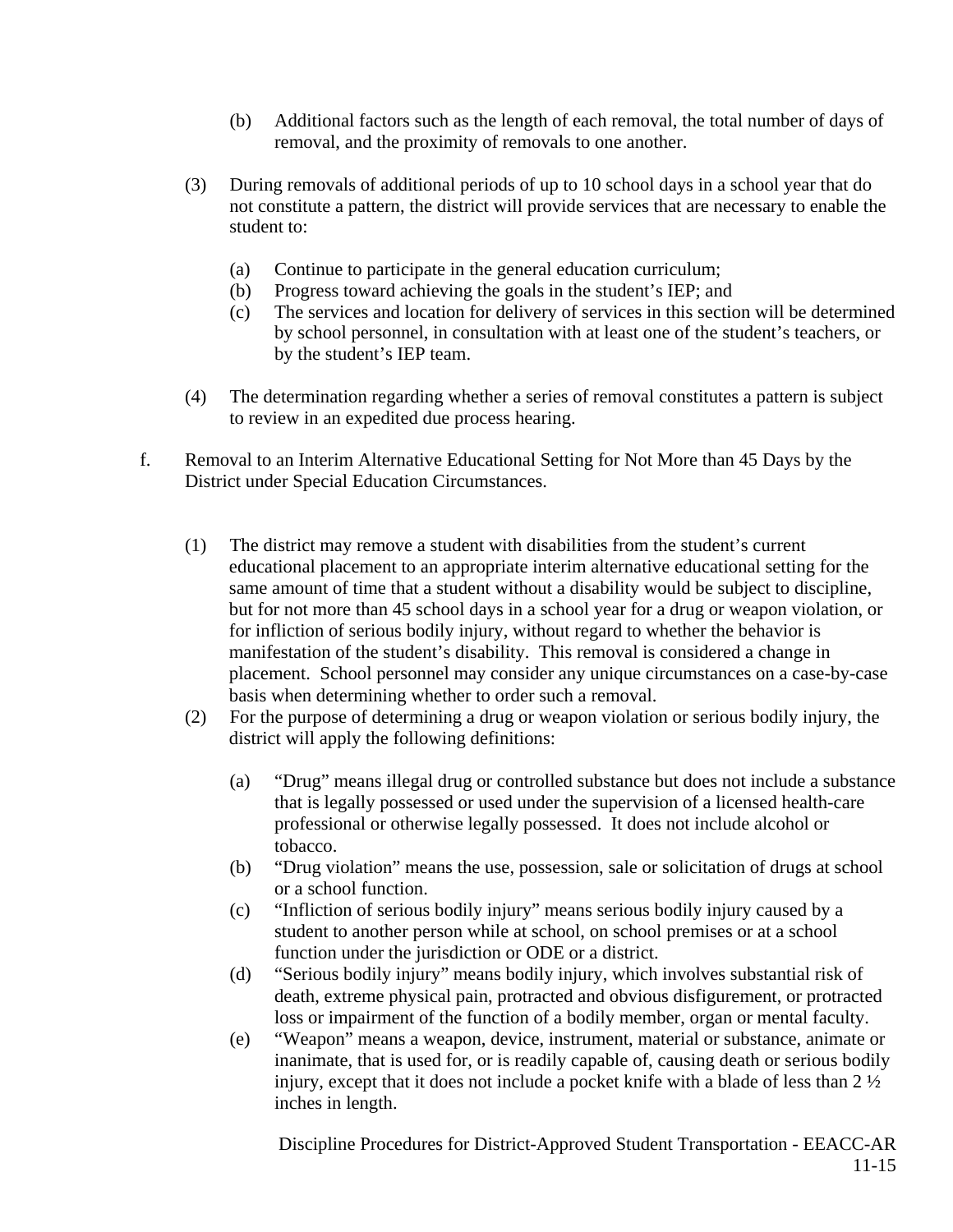- (e) "Weapon violation" means carrying a weapon to school or to a school function or acquiring a weapon at school.
- (3) On the date that the district decides to remove a student to an interim alternative educational placement because of a drug or weapon violation or for serious bodily injury, the district notifies that parent(s) of the decision and gives the parent(s) a Procedural Safeguards Notice.
- (4) Within 10 school days of any decision to remove the student to an interim alternative educational placement because of a drug or weapon violation or for serious bodily injury, the district:
	- (a) Convenes a meeting to determine whether the behavior is a manifestation of the student's disability; and
	- (b) Conducts, as appropriate, a functional behavior assessment, and develops a behavior intervention plan based on the functional behavior assessment that is designed to address the behavior so it does not recur.
- g. Removal to an Interim Alternative Educational Setting for Not More than 45 Days by Administrative Law Judge for Injurious Behavior
	- (1) The district may request an expedited due process hearing to obtain an administrative law judge's order to remove a student to an interim alternative educational setting for not more than 45 school days if the student is exhibiting injurious behavior. For the purpose of this request, "injurious behavior" is defined as behavior that is substantially likely to result in injury to the student or to others.
	- (2) The interim alternative educational setting must meet the requirements of the "Interim Alternative Educational Setting" section.
- h. Interim Alternative Educational Setting

When a student with a disability is placed in an interim alternative educational setting, the setting:

- (1) Is determined by the student's IEP; and
- (2) Enables the student to:
	- (a) Continue to participate in the general curriculum, although in another setting;
	- (b) Progress toward achieving the goals in the student's IEP; and
	- (c) Receive services and modifications designed to address the misconduct that led to placement in the interim alternative educational setting and to prevent the misconduct from recurring.
- i. Placement Pending Appeal

If a parent disagrees with the manifestation determination or any decision about placement related to the disciplinary removal and requests a due process hearing, the student will remain in the interim alternative educational setting pending the decision of the administrative law

> Discipline Procedures for District-Approved Student Transportation - EEACC-AR 12-15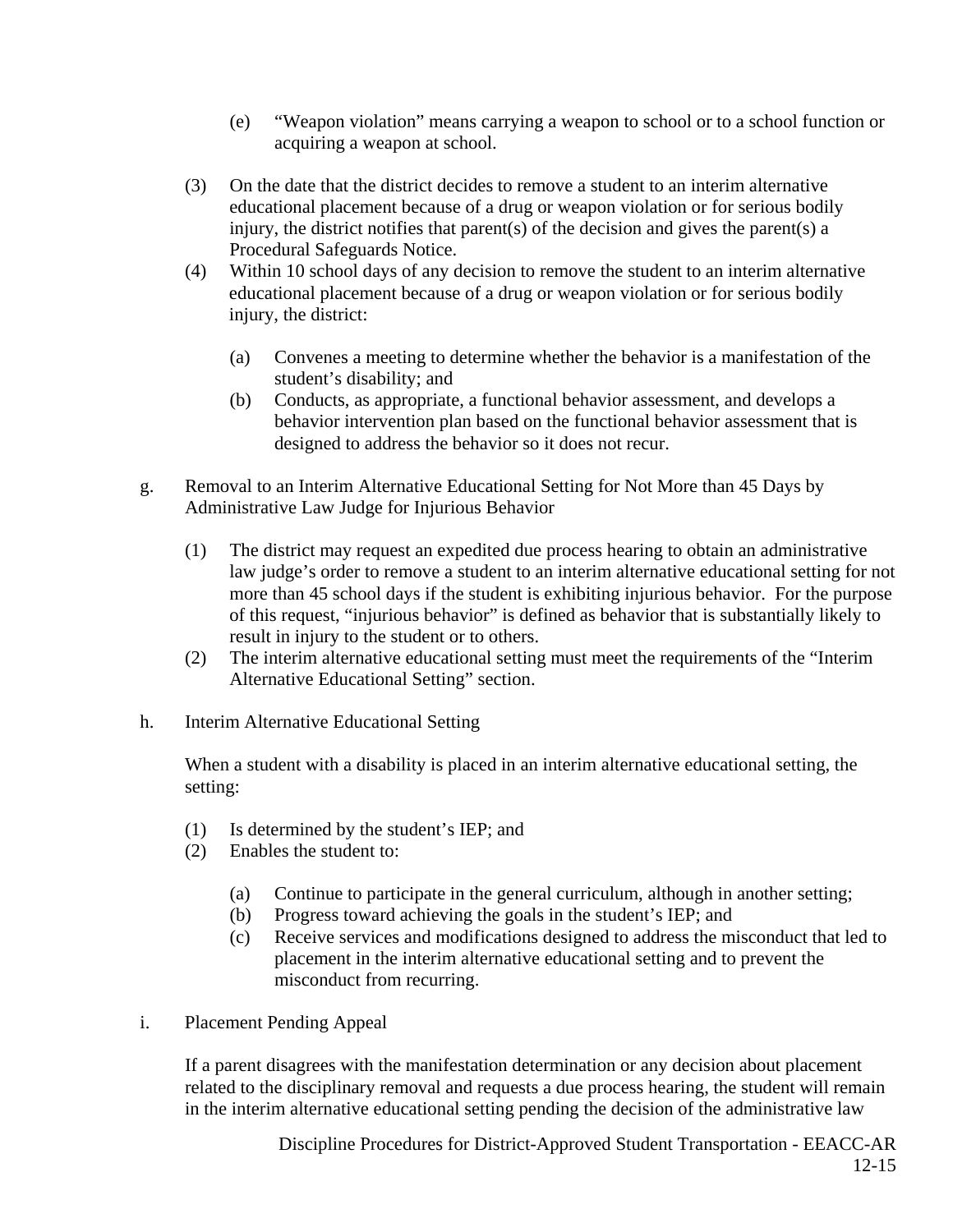judge, or until the end of the disciplinary removal, whichever is shorter, unless the parent and district agree to another placement pending the hearing.

- j. Conduct and Outcome of a Manifestation Determination
	- (1) Within 10 school days of any decision to change the placement of a student with a disability for disciplinary reasons, the district convenes a manifestation determination meeting.
	- (2) The team that determines whether a student's behavior that led to a disciplinary removal from school was caused by, or had a substantial relationship to the student's disability or was a direct result of the district's failure to implement the student's IEP, includes the parent(s), district representatives and other relevant members of the IEP team, as determined by the parent and district.
		- (a) The team reviews all relevant student information, including the student's IEP, teacher observations and information provided by the parent.
		- (b) The team concludes that the conduct in question is a manifestation of the student's disability if it determines the behavior was caused by, or had a substantial relationship to, the child's disability, or if it was the direct result of the district's failure to implement the IEP.
	- (3) If the team determines that the district did not implement the student's IEP or identifies other deficiencies in the student's IEP or placement, the district corrects the identified deficiencies immediately.
	- (4) Regardless of whether the behavior was a manifestation of the student's disability, the district may remove the student to an interim alternative educational setting for weapons or drug violations or for infliction of serious bodily injury for up to 45 days.
	- (5) When behavior is a manifestation of disability.

If the team concludes that the behavior was a manifestation of the student's disability:

- (a) The district will not proceed with a disciplinary removal for more than 10 days.
- (b) The district conducts a functional behavioral assessment and develops behavior plan to address the behavior that led to the disciplinary action. If the district has already conducted a functional behavioral assessment or, if the student already has a behavior intervention plan regarding that behavior, the district reviews, modifies as necessary and implements the plan to address the behavior.
- (c) The district may review and revise the student's IEP and placement through normal IEP and placement processes.
- (d) The district may enter into an agreement with the parent to change the student's placement as part of the modification of the behavioral intervention plan.
- (e) If the district believes that maintaining the current placement of the child is substantially likely to result in injury to the student or to others, the district appeal the decision of the manifestation determination team by requesting an expedited due process hearing. An administrative law judge who concludes that maintaining the current educational placement is substantially likely to result in injury to the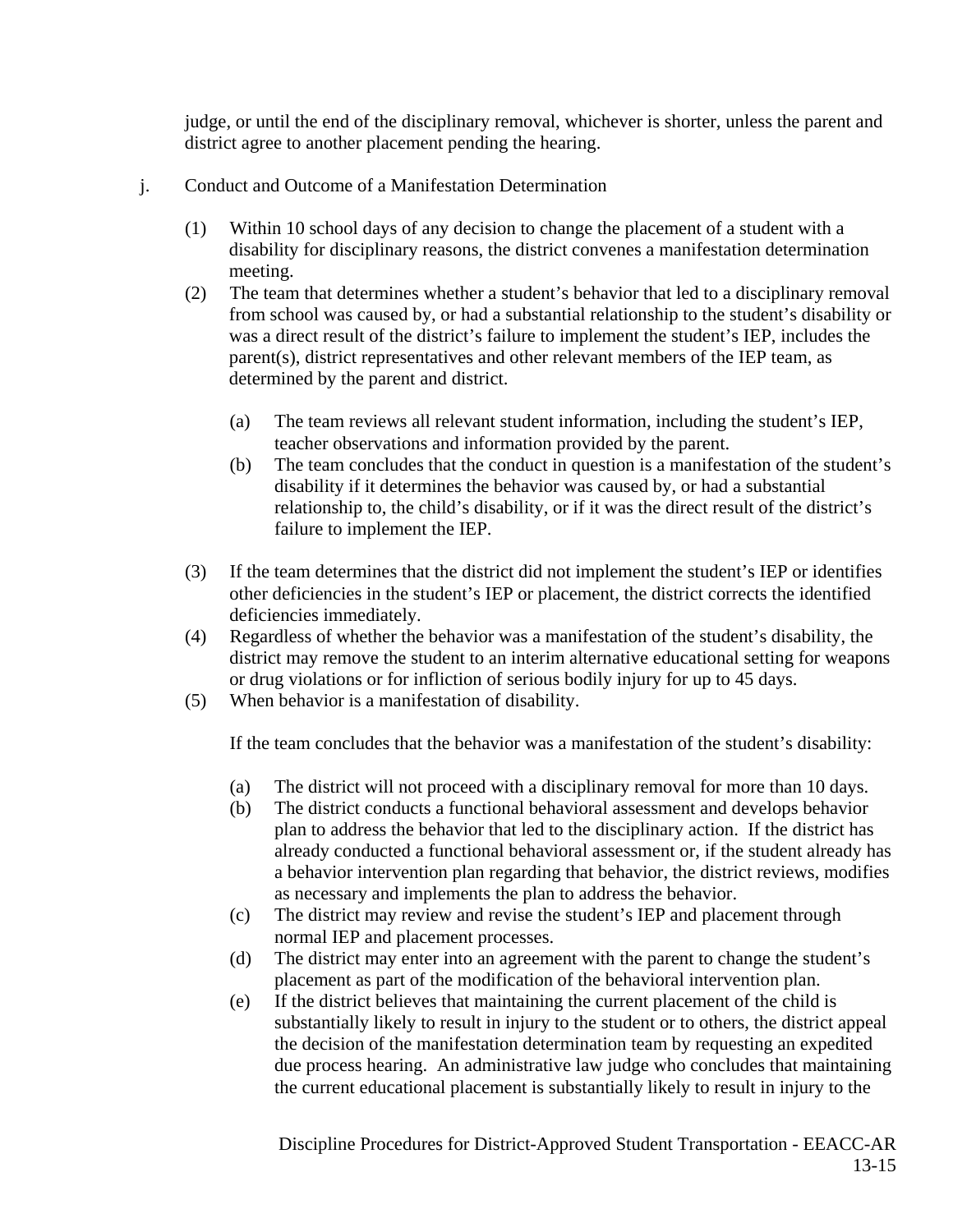student or to others may order a change in placement to an interim alternative educational setting for no more than 45 days.

(6) When behavior is not a manifestation of disability.

If the IEP team determines that the student's behavior is not a manifestation of the student's disability the district may proceed with disciplinary removals, in the same manner and for the same duration, as would be applied to students without disabilities. If the district takes such action, applicable to all students, the district:

- (a) Notifies the parent(s) of the decision to remove the student on the date that decision is made and gives the parents a Procedural Safeguards Notice;
- (b) Give the parent(s) prior written notice of any proposed change in placement;
- (c) Provides services to the student in an interim alternative educational setting that is determined by the IEP team; and
- (d) Provides, as appropriate, a functional behavioral assessment, develops appropriate behavioral interventions to address the behavior and implements those interventions.
- k. Protections for Students not yet Eligible for Special Education
	- (1) The district will follow all special education disciplinary procedures for a student who has not yet been identified as a student with a disability if the district had knowledge that the student had a disability and needed special education.
	- (2) The district is presumed to have such knowledge if, before the behavior that precipated the disciplinary action occurred:
		- (a) The student's parent(s) expressed a concern in writing to supervisory or administrative school personnel, or to a teacher of the student, that the student is in need of special education and related services;
		- (b) The student's parent(s) requested a special education evaluation of the student; or
		- (c) The student's teacher or other school personnel expressed specific concerns about a pattern of behavior demonstrated by the student directly to the district's special education director or other district supervisory personnel.
	- (3) The district is not presumed to have knowledge of a disability if:
		- (a) The parent has not allowed an evaluation of the student or has refused the initial provision of special education services to the student; or
		- (b) The student has been evaluated and found not eligible for special education services.
	- (4) If the district did not have knowledge before taking disciplinary action against the student, the district may take the same disciplinary actions as applied to students without disabilities who engaged in comparable behaviors. However: